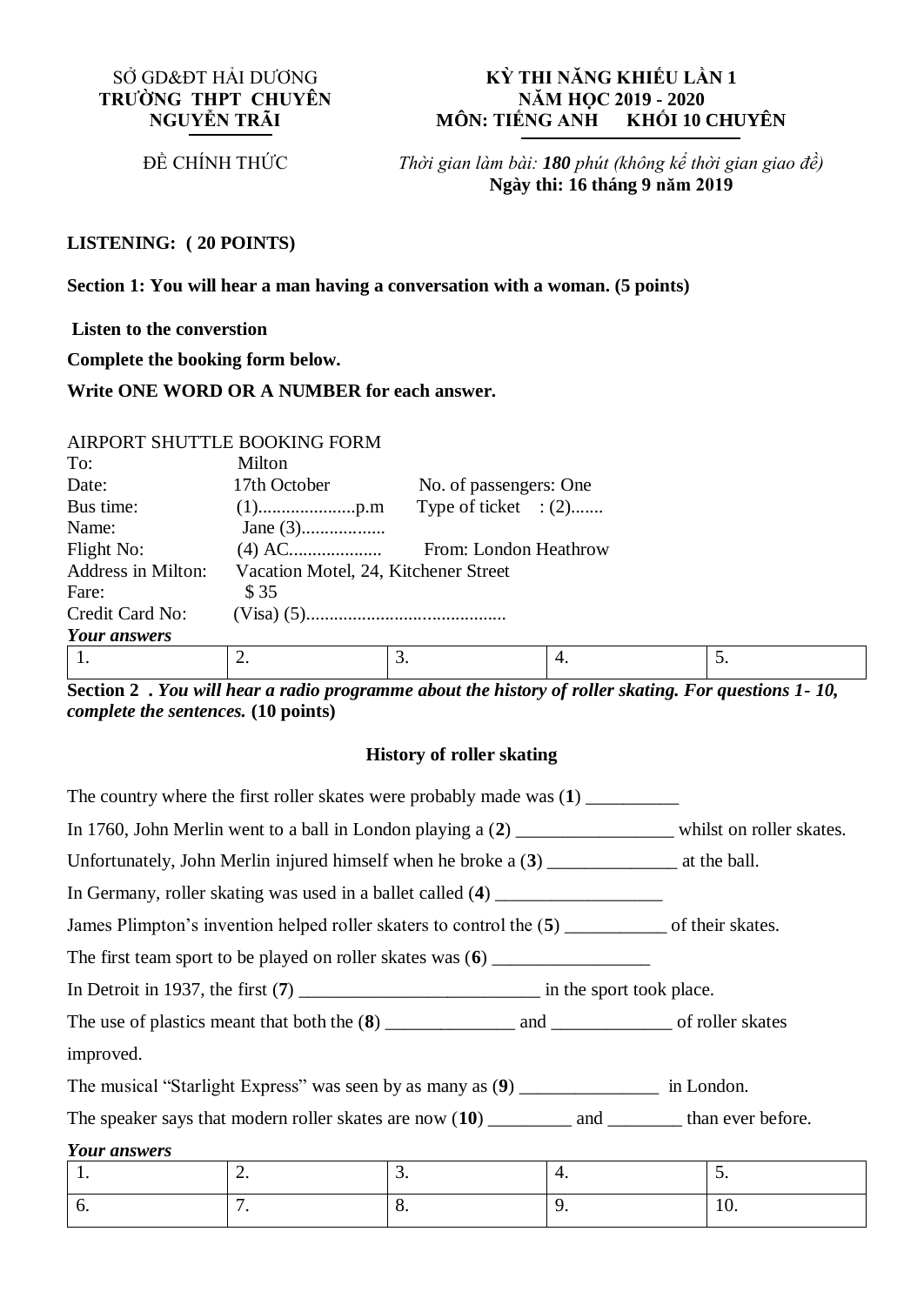# *Section 3. You will hear an interview with someone who consulted a 'life coach' to improve her life and choose the answer (A, B, C or D) which fits best according to what you hear. (5 points)*

- 1. Brigid says that she consulted a life coach because
	- A. she had read a great deal about them.
	- B. both her work and home life were getting worse.
	- C. other efforts to improve her life had failed.
	- D. the changes she wanted to make were just small ones.
- 2. What did Brigid's coach talk about money?
	- A. It would be very easy for Brigid to get a lot of it.
	- B. Brigid's attitude towards it was uncharacteristic of her.
	- C. Brigid placed too much emphasis on it in her life.
	- D. Few people have the right attitude towards it.
- 3. What does Brigid say about her reaction to her coach's advice on money?
	- A. She felt silly repeating the words her coach gave her.
	- B. She tried to hide the fact that she found it ridiculous.
	- C. She felt a lot better as a result of following it.
	- D. She found it difficult to understand at first.
- 4. What does Brigid says happened during the other sessions?
	- A. She was told that most people's problems had the same cause.
	- B. Her powers of concentration improved.
	- C. Some things she was told to do proved harder than others.
	- D. She began to wonder why her problems had arisen in the first place.
- 5. What has Brigid concluded?
	- A. The benefits of coaching do not compensate for the effort required.
	- B. She was too unselfish before she had coaching.
	- C. She came to expect too much of her coach.
	- D. It is best to limit the number of coaching sessions you have.

### **Your answers:**

|--|--|--|--|--|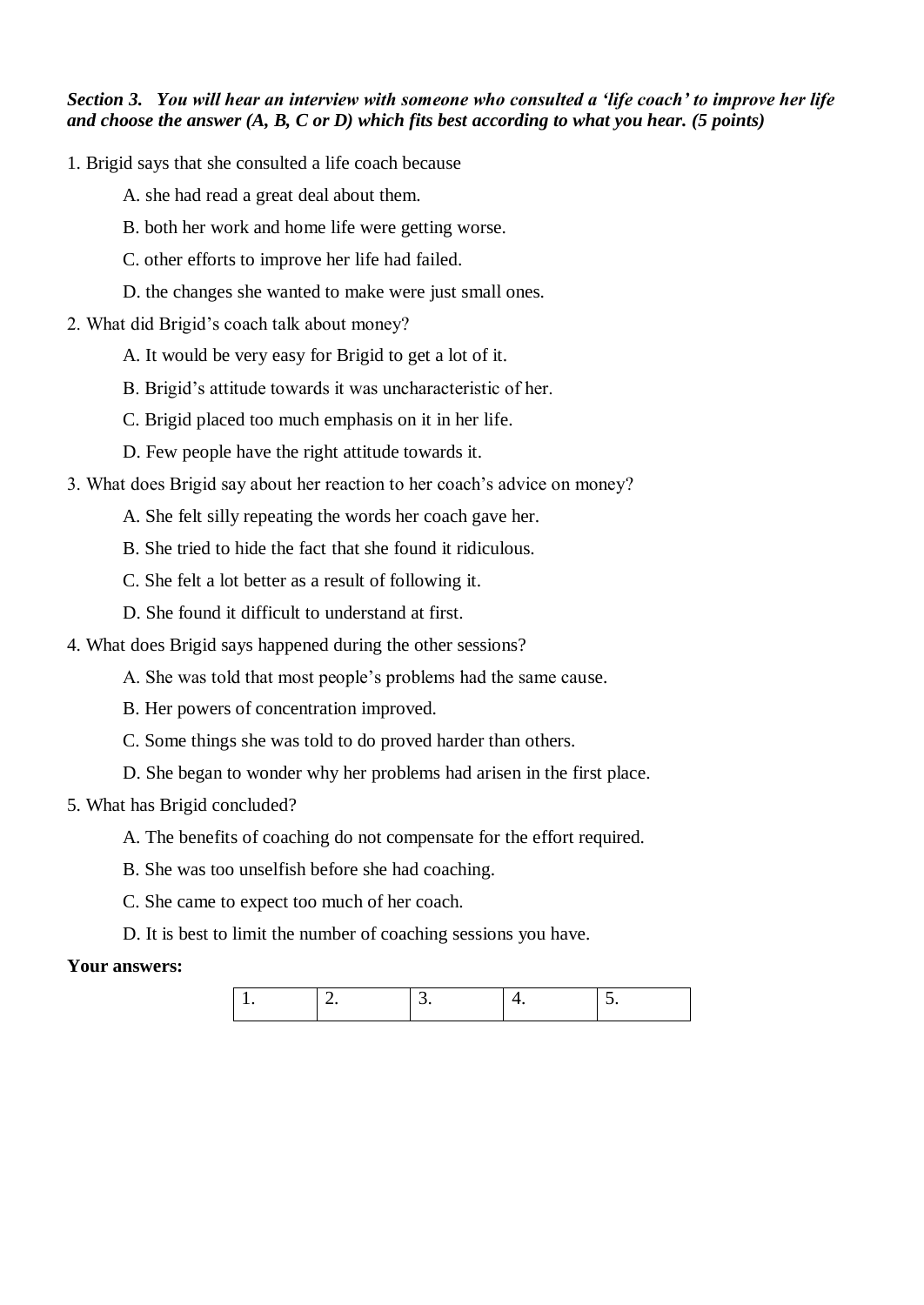# SỞ GD&ĐT HẢI DƯƠNG **TRƯỜNG THPT CHUYÊN NGUYỄN TRÃI**

# **KỲ THI NĂNG KHIẾU LẦN 1 NĂM HỌC 2019 - 2020 MÔN: TIẾNG ANH**

ĐỀ CHÍNH THỨC

*Thời gian làm bài: 180 phút (không kể thời gian giao đề)* **Ngày thi: 16 tháng 9 năm 2019**

### *Question 1. Choose the correct answer that best fits each blank. (10 points)*

| the region.                                                   |                                                                                                            |                          | 1. ASEAN has emphasized cooperation in the three pillars of security, sociocultural and economic ______ in |
|---------------------------------------------------------------|------------------------------------------------------------------------------------------------------------|--------------------------|------------------------------------------------------------------------------------------------------------|
| A. production                                                 | B. establishment                                                                                           | C. organization          | D. integration                                                                                             |
|                                                               | 2. It is vital that everyone ______ aware of the protection of the environment.                            |                          |                                                                                                            |
| A. is                                                         | B. be                                                                                                      | C. are                   | D. were                                                                                                    |
| 3. He escaped by $\frac{1}{\sqrt{1-\frac{1}{2}}}\$ .          |                                                                                                            |                          |                                                                                                            |
| A. a hair's breadth                                           |                                                                                                            | B. the breadth of a hair |                                                                                                            |
| C. the hair's breadth                                         |                                                                                                            | D. a breadth of a hair   |                                                                                                            |
|                                                               | 4. _____ further rioting to occur, the government would be forced to use its emergency powers.             |                          |                                                                                                            |
| A. Should                                                     | B. Were                                                                                                    | C. Had                   | D. Did                                                                                                     |
|                                                               | 5. The schoolboy's excuse wasn't ______ at all. Nobody in the classroom believed in his far-fetched story. |                          |                                                                                                            |
| A. credential                                                 | B. logical                                                                                                 | C. credible              | D. creditable                                                                                              |
| 6. Out of the water $\frac{1}{\sqrt{1-\frac{1}{2}}}\right.$ . |                                                                                                            |                          |                                                                                                            |
| A. jumped the penguin                                         |                                                                                                            | C. the penguin jumped    |                                                                                                            |
| B. did the penguin jump                                       |                                                                                                            | D. the penguin jump      |                                                                                                            |
|                                                               | 7. People have used coal and oil to _____ electricity for a long time.                                     |                          |                                                                                                            |
| A. cultivate                                                  | B. breed                                                                                                   | C. raise                 | D. generate                                                                                                |
|                                                               | 8. Of course, we don't need this dictionary at present, but in the long ____, it may prove useful.         |                          |                                                                                                            |
| A. run                                                        | B. time                                                                                                    | C. future                | D. perspective                                                                                             |
|                                                               | 9. It turned out that we _____ rushed to the airport as the plane was delayed by several hours.            |                          |                                                                                                            |
| A. hadn't                                                     | B. should have                                                                                             | C. needn't have          | D. mustn't                                                                                                 |
|                                                               | 10. After running up the stairs, I was quite _____ breath.                                                 |                          |                                                                                                            |
| A. from                                                       | B. out of                                                                                                  | C. without               | D. beyond                                                                                                  |
|                                                               | 11. I can't make the presentation myself, I've asked my assistant to be prepared to do it for me.          |                          |                                                                                                            |
| A. On the other hand                                          | B. In the event that                                                                                       | C. Only if               | D. For                                                                                                     |
|                                                               | 12. ______ the benefits and the drawbacks of their immigration to Germany, they decided to stay.           |                          |                                                                                                            |
| A. Taking                                                     | <b>B.</b> Concerning                                                                                       | C. Weighed               | D. Given                                                                                                   |
|                                                               | 13. He was awarded a medal in _______ of his services to the Queen                                         |                          |                                                                                                            |
| A. view                                                       | B. recognition                                                                                             | C. regard                | D. light                                                                                                   |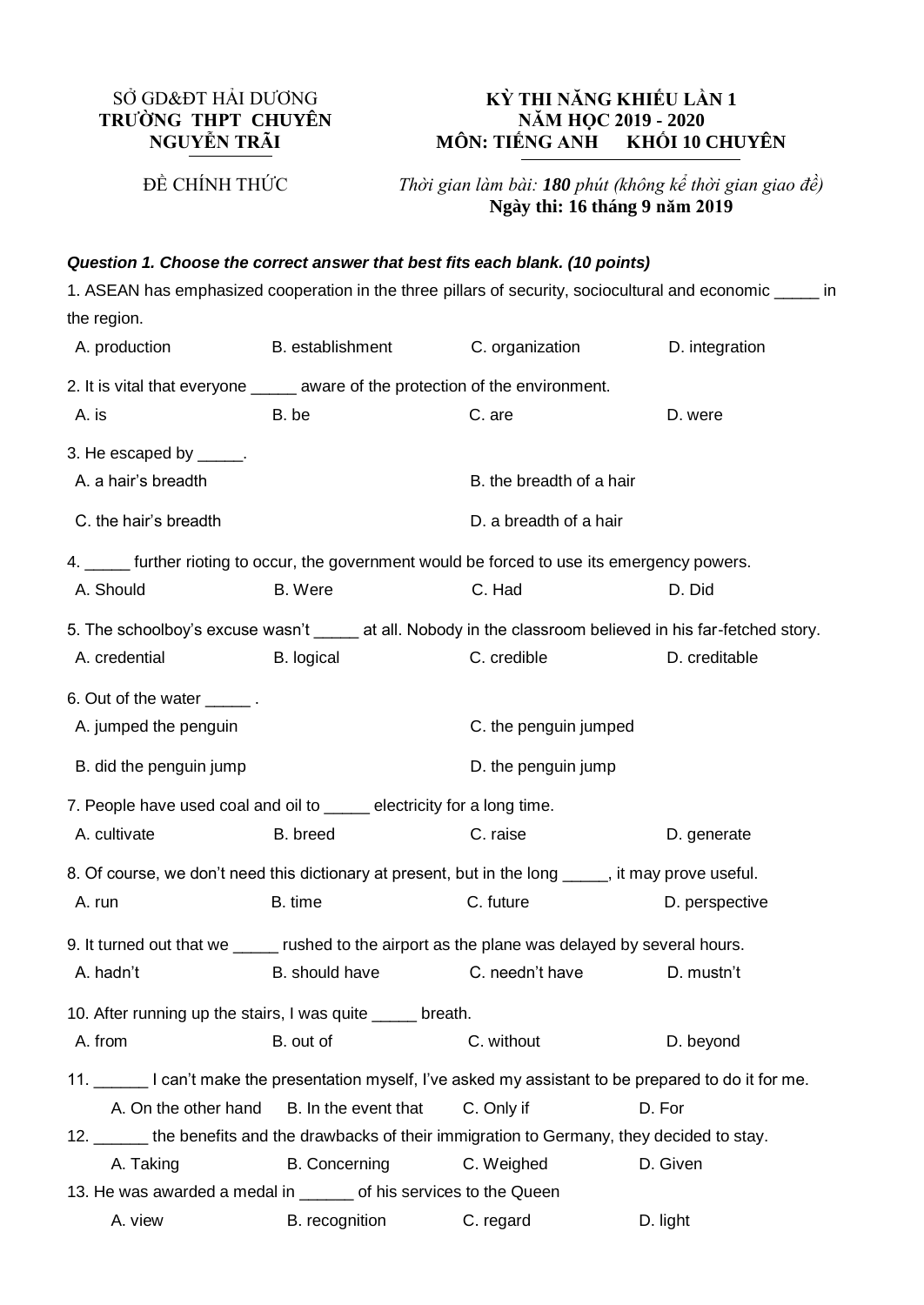| 14. The reporters thought that the football manager would be depressed by his dismissal, but he just ______.                                                                                                                                                                                                                                                                                                                                                                                     |                                                                     |                               |                                                                                                                           |
|--------------------------------------------------------------------------------------------------------------------------------------------------------------------------------------------------------------------------------------------------------------------------------------------------------------------------------------------------------------------------------------------------------------------------------------------------------------------------------------------------|---------------------------------------------------------------------|-------------------------------|---------------------------------------------------------------------------------------------------------------------------|
| A. ran it down                                                                                                                                                                                                                                                                                                                                                                                                                                                                                   | B. called it off                                                    | C. laughed it off             | D. turned it down                                                                                                         |
| 15. Charlotte Bronte died of tuberculosis, ______.                                                                                                                                                                                                                                                                                                                                                                                                                                               |                                                                     |                               |                                                                                                                           |
| A. as did all her sisters                                                                                                                                                                                                                                                                                                                                                                                                                                                                        |                                                                     | B. and all her sisters did    |                                                                                                                           |
| C. and so were all sisters                                                                                                                                                                                                                                                                                                                                                                                                                                                                       |                                                                     | D. either did all her sisters |                                                                                                                           |
| 16. ______ are a form of carbon has been known since the late eighteenth century.                                                                                                                                                                                                                                                                                                                                                                                                                |                                                                     |                               |                                                                                                                           |
|                                                                                                                                                                                                                                                                                                                                                                                                                                                                                                  | A. Diamonds, which B. Because diamonds C. That diamonds D. Diamonds |                               |                                                                                                                           |
| 17. Mark: "Do you think that smoking should be banned in public?" Veronica: "______".                                                                                                                                                                                                                                                                                                                                                                                                            |                                                                     |                               |                                                                                                                           |
| A. Yes, it's an absurd idea                                                                                                                                                                                                                                                                                                                                                                                                                                                                      |                                                                     | C. Of course not. You bet     |                                                                                                                           |
| B. Well, that's very surprising                                                                                                                                                                                                                                                                                                                                                                                                                                                                  |                                                                     | D. There's no doubt about it. |                                                                                                                           |
| 18. Closure of many vocational schools took place _______ falling numbers of pupils.                                                                                                                                                                                                                                                                                                                                                                                                             |                                                                     |                               |                                                                                                                           |
| A. in the context of                                                                                                                                                                                                                                                                                                                                                                                                                                                                             |                                                                     | B. with regard to             |                                                                                                                           |
| C. with a concern for                                                                                                                                                                                                                                                                                                                                                                                                                                                                            |                                                                     | D. in consideration of        |                                                                                                                           |
| 19. He ______ his life to the skill of the surgeons.                                                                                                                                                                                                                                                                                                                                                                                                                                             |                                                                     |                               |                                                                                                                           |
| A. owes a controller to the controller                                                                                                                                                                                                                                                                                                                                                                                                                                                           | B. keeps                                                            | C. preserves                  | D. maintains                                                                                                              |
| 20. Marcus never writes the timetable down. He keeps it in his ______.                                                                                                                                                                                                                                                                                                                                                                                                                           |                                                                     |                               |                                                                                                                           |
| A. brain                                                                                                                                                                                                                                                                                                                                                                                                                                                                                         | B. head                                                             | C. mind                       | D. heart                                                                                                                  |
| 3. The mother of the child hurried __________ to her neighborhood drugstore.<br>4. Children quickly ___________ their shoes and clothes.<br>5. Town planners would make the city more inhabitable by ________ the center.<br>6. _____ has caused many so-called man-made disasters.<br>7. She looked in on the baby _____ to check that it was all right.<br>8. They were totally ______ by the girl's disappearance.<br>9. I did not know who it was. With a mask on, she was completely _____. |                                                                     |                               | <b>BREATH</b><br><b>GROW</b><br><b>PEDESTRIAN</b><br><b>FOREST</b><br><b>PERIOD</b><br><b>MYSTERY</b><br><b>RECOGNIZE</b> |
| 10. The advantage of living in the countryside is that the air is ______.                                                                                                                                                                                                                                                                                                                                                                                                                        |                                                                     |                               | <b>POLLUTE</b>                                                                                                            |
| Question 3. Fill in each blank with a suitable PREPOSITION or PARTICLE. (5 points)                                                                                                                                                                                                                                                                                                                                                                                                               |                                                                     |                               |                                                                                                                           |
| 1. We're all very obliged  you                                                                                                                                                                                                                                                                                                                                                                                                                                                                   |                                                                     |                               |                                                                                                                           |
| 2. Without a fridge, fresh food will go  very quickly.                                                                                                                                                                                                                                                                                                                                                                                                                                           |                                                                     |                               |                                                                                                                           |
| 3. A wise person should have a card  his sleeve.                                                                                                                                                                                                                                                                                                                                                                                                                                                 |                                                                     |                               |                                                                                                                           |
| 4. This service is free  charge.                                                                                                                                                                                                                                                                                                                                                                                                                                                                 |                                                                     |                               |                                                                                                                           |
| 5. They went ahead contrary  my advice.                                                                                                                                                                                                                                                                                                                                                                                                                                                          |                                                                     |                               |                                                                                                                           |
| 6. The weather was fine, and everyone was making   the coast.                                                                                                                                                                                                                                                                                                                                                                                                                                    |                                                                     |                               |                                                                                                                           |
|                                                                                                                                                                                                                                                                                                                                                                                                                                                                                                  |                                                                     |                               |                                                                                                                           |
|                                                                                                                                                                                                                                                                                                                                                                                                                                                                                                  |                                                                     |                               |                                                                                                                           |
|                                                                                                                                                                                                                                                                                                                                                                                                                                                                                                  |                                                                     |                               |                                                                                                                           |
| 7. We're going  Tom's car tomorrow.<br>8. Police officers don't have to wear uniform when they are  duty.<br>9. Don't worry, everything is control.                                                                                                                                                                                                                                                                                                                                              |                                                                     |                               |                                                                                                                           |
|                                                                                                                                                                                                                                                                                                                                                                                                                                                                                                  |                                                                     |                               |                                                                                                                           |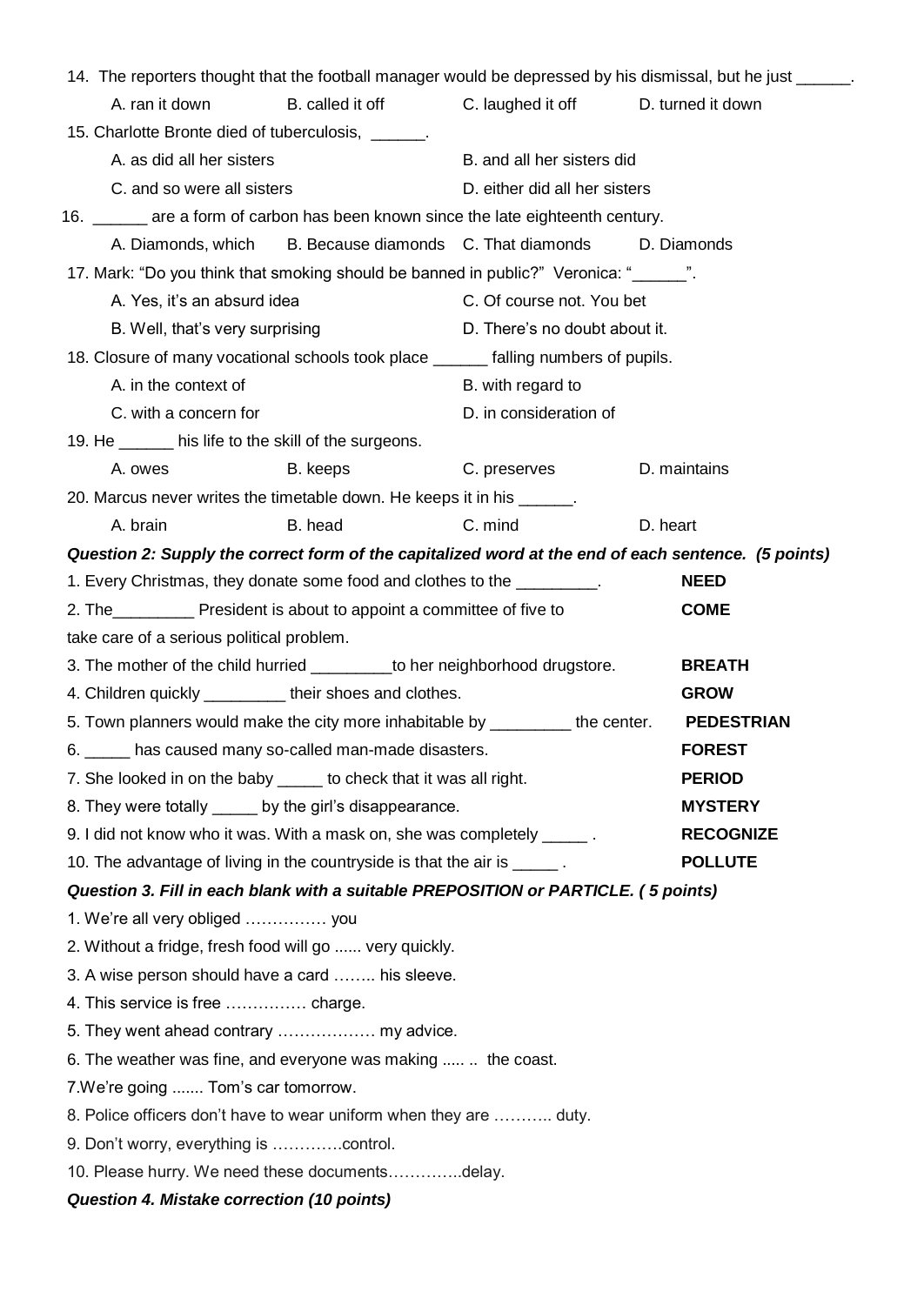# *There is One mistake in each of the following sentences. Find out the mistake and correct it. No(0) has been done for you*

### *(0). Most people are afraid from sharks Most people are afraid of sharks*

1. Don't you know your good results will make your parents measurably proud of you?

2. If the information in a report does not make sense, it may be necessary to check the statistical.

3. You have to write out all your exercises with ink, not a pencil.

4. If he had laid quietly under the tree as he had been instructed to do, we would have found him.

5. I am convinced that this painting by Dali shows greater artistry than that of Picasso.

6. It's no use blaming him really. You know he had no choice but doing as he was told.

7. One of the two lectures, the first was by far the best, partly because the person who delivered it had such a dynamic style.

8. It's nearly one o'clock. Every one of the candidates should finish the test by now.

9. In an essay writing in 1779, Judith Murray promoted the cause of women's education.

10. Finishing his studies has given him the chance to prove other interests.

#### *Question 5. Read the text below and Fill in each blank with ONE suitable word. (5 points.)*

One of the most amazing marathon races in the world is the Marathon of the Sands. It takes (1)\_\_\_\_\_\_\_ every April in the Sahara Dessert in the south of Morocco, a part of the world where temperatures can (2)\_\_\_\_\_\_\_ fifty degrees centigrade. The standard length of the marathon is 42.5 kilometers but this one is 240 kilometers (3)\_\_\_\_\_\_\_ and takes seven days to complete. It began in 1986 and now attracts about two hundred runners, the majority of (4) ages range from seventeen to forty-seven. About half of them come from France and the (5)\_\_\_\_\_\_\_ from all over the world. From Britain it costs £2,500 to enter, including return air fares. The race is rapidly getting more and more popular (6)\_\_\_\_\_\_, or perhaps because of, the hard conditions that runners must endure. They have to carry food and (7) else they need for seven days in rucksack weighing no more than twelve kilograms. In addition to (8)\_\_\_\_\_\_, they are given a liter and a half of water every ten kilometers.

Runners do (9)\_\_\_\_\_\_\_ terrible physical hardships. Sometimes they lose toenails and skin peels on their feet. However, doctors are always (10) hand to deal with minor injuries and to make sure that runners do not push themselves too far.

#### *Question 6 . Choose the word that best fits each gap. ( 5 points)*

The PBT is a pencil and 1 ………. test that is offered for two purposes. One purpose of the PBT is for 2 ………. and process evaluation. Colleges or other institutions use the PBT to test their students. The scores are not valid outside of the place where they are 3 ………., but the college or institution accepts the PBT that they administered as an official score. This PBT is also 4 ………. an Institution TOEFL. The 5 ………. purpose of the PBT is 6 ………. the official Computer-Based TOEFL in areas where computer-based testing is not possible. The scores are usually valid outside of the place where they are administered. This PBT is also called a Supplement TOEFL.

The Paper-Based TOEFL has three parts: Listening Comprehension, Structure and Written Expression, and Reading. 7 ………., the TEST of Written English (TWE) is an essay that is required to provide a 8 ………. score. The PBT is a 9 ………. test, which means that everyone who takes the TOEFL during the same administration will see and answer the same questions. The 10 ………. score is based on a scale of 310-677.

1. A. note-paper B. letter C. draft D. paper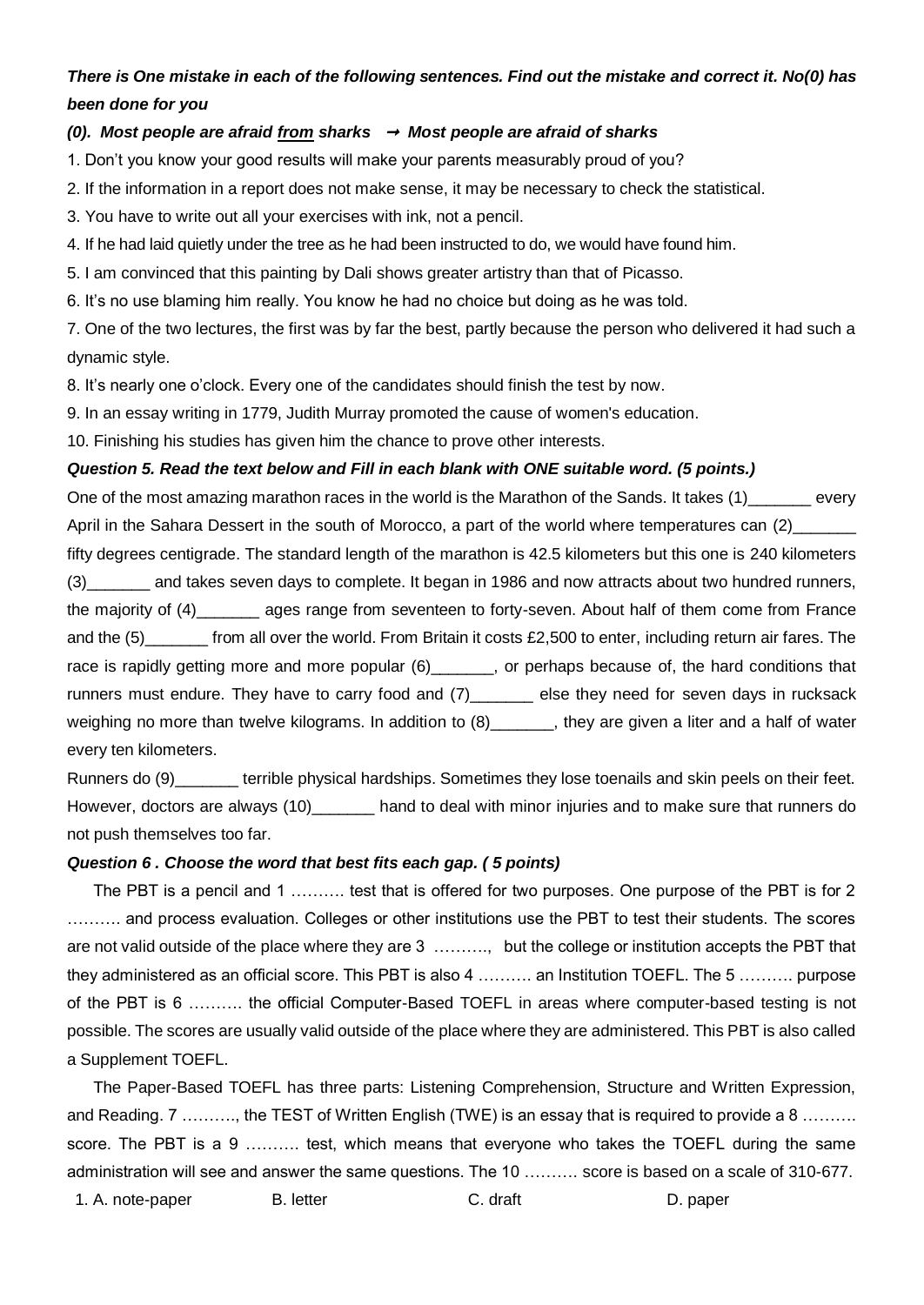| 2. A. placement                                                                                | B. placing           |                               | C. place                   |  | D. placeability                  |
|------------------------------------------------------------------------------------------------|----------------------|-------------------------------|----------------------------|--|----------------------------------|
| 3. A. controlled                                                                               | B. managed           |                               | C. administered            |  | D. protected                     |
| 4. A. seemed                                                                                   | B. called            |                               | C. considered              |  | D. appeared                      |
| 5. A. some                                                                                     | B. other             |                               | C. another                 |  | D. main                          |
| 6. A. to supplement                                                                            | B. supplement        |                               | C. supplementing           |  | D. supplemented                  |
| 7. A. In other words                                                                           | B. On the other hand |                               | C. Besides                 |  | D. In addition                   |
| 8. A. reading                                                                                  | B. speaking          |                               | C. listening               |  | D. writing                       |
| 9. A. style                                                                                    | B. form              |                               | C. standard                |  | D. linear                        |
| 10. A. total                                                                                   | B. final             |                               | C. whole                   |  | D. all                           |
| Question 7. Read the article on the next page. Choose the most suitable heading (A–G) for each |                      |                               |                            |  |                                  |
| paragraph (1–5). There are two extra headings which you do not need to use. (5 points)         |                      |                               |                            |  |                                  |
| A Chilling out with the hot and tacky                                                          |                      | B Open your eyes to the world |                            |  |                                  |
| C Charging up my spirit of adventure                                                           |                      | D Holidays at home            |                            |  |                                  |
| E A great time in fantasy land                                                                 |                      |                               | F Larger than life legends |  | G A never-ending fairground ride |
|                                                                                                |                      |                               |                            |  |                                  |

# **Welcome to the USA**

*Television comedian and writer Dom Joly explains why he's happiest across the water.*

**(1)** \_\_\_\_

It was the summer of 1987 and I'd taken a train from Toronto to New York. I'd just left school and this was my first big solo adventure. I was almost dizzy with excitement as the train slowly pulled into Grand Central station, very early on a clearskied New York morning. I can still remember hesitantly pulling my little black suitcase through the breathtaking central hall of the station; it was like stepping onto the set of a thousand familiar movies. There was something unique about the place – an energy that you could almost touch. All around me, New Yorkers rushed from destination to destination as though their lives depended on it. I remember feeling out of place, as if I wasn't really there, that I was floating high above the city.

 $(2)$ 

I drifted out of the station into the metropolis that is New York. It was a world of huge shadows – the sun blanked out by the sheer enormousness of the Manhattan skyline. I rode the Staten Island ferry boat, conquered the Empire State building, rollerskated in Central Park. It was like meeting one of your childhood heroes and finding out that not only did they not disappoint but they were far, far cooler than you'd ever dared hoped. From that moment on, I've been obsessed but to begin with, I, like most visitors, only really flirted with the USA – just visiting the cosmopolitan cities around her edges.

### **(3)** \_\_\_\_

I first went to Miami by chance. I had to film there and I wasn't really looking forward to it. To me, Florida was all about tasteless neon lights and hideous theme parks. In a way, I was right. That's part of its appeal. This is, after all, the only city in the world where a yellow Ferrari makes sense. The gorgeous combination of fabulous climate, artdeco architecture and Cuban–Hispanic influence instantly made it one of my favourite cities in the world. Nothing quite beats sitting on the terrace of the Tides hotel, watching the beautiful people glide by. One breakfast, I was joined by the rapper Ja Rule and his pet lion: only in Miami, only in the USA. **(4)** \_\_\_\_

People warned me about Los Angeles. 'Nobody walks anywhere, it's not a real city, it's all so fake.' Once again, they were right. It is those things, and you need to embrace them wholeheartedly to enjoy the place. My first time in LA, I was there for meetings with a film company and they really pushed the boat out. A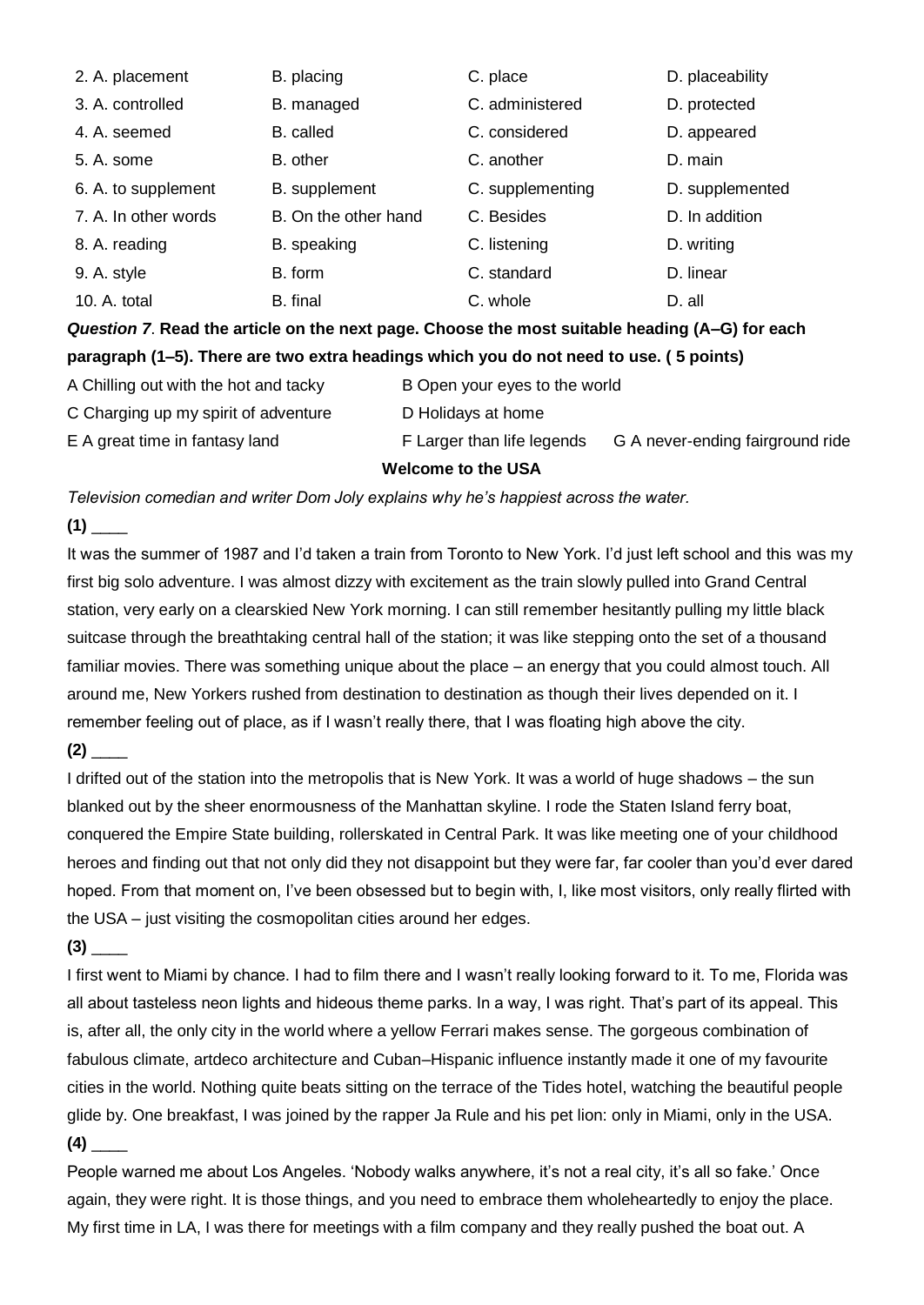stretch limousine whisked me in air-conditioned splendour to a famous hotel where Johnny Depp was having a drink in the garden. It really was a fairytale. Hollywood, Beverly Hills, Malibu – such familiar places to me through a thousand and one films and TV shows. Every sharp-suited executive at every meeting promised me the earth was mine. It was a merry-go-round of broad smiles and green lights. Of course, nothing came of any of this but I was living the cliché – the American dream.

## **(5)** \_\_\_\_

One of the most common insults thrown at Americans of late is that they are insular, disconnected from the world, with apparently only 20 percent of the population in possession of a passport. To us this seems unthinkable. When you travel in the States, it all makes sense. There's not that European need to travel 'abroad' when it'll take you a lifetime to discover your own country. To me, the USA is like a candy store and I'm the sweet-toothed kid waiting at the door, eager to sample new treats. I want to go to Hawaii and learn to surf, go to Texas and become a cowboy and then there's ... . I've been there more times than to any other country and I've only scratched the surface. Every time I look out of a window, outside is the USA. *Question 8: Read the following passage and mark A, B, C or D on your answer sheet to indicate the correct answer to each of the questions (5 points)*

#### **PANDEMIC DISEASES**

Diseases are a natural part of life on earth. If there were no diseases, the population would grow too quickly, and there would not be enough food or other resources, so in a way, diseases are natural's way of keeping the Earth in balance. But sometimes they spread very quickly and kill large numbers of people. For example, in 1918, an outbreak of the flu spread across the world, killing over 25 million people only six months. Such terrible outbreaks of a disease are called **pandemics.**

Pandemics happen when a disease changes in a way that our bodies are not prepared to fight. In 1918, a new type of flu virus appeared. Our bodies had no way to fight this new flu virus, and so **it** spread very quickly and killed large numbers of people. While there have been many different pandemic diseases throughout history, all of them have a new thing in common.

First, all pandemic diseases spread from one person to another very easily.

Second, while they may kill many people, they generally do not kill people very quickly. A good example of this would be the Marburg virus. The Marburg virus is an extremely infectious disease. In addition, it is deadly. About 70 -80% of all people who get the Marburg virus died from the disease. However, the Marburg virus has not become a pandemic because most people die within three days of getting the disease. This means that the virus does not have enough time to spread a large number of people. The flu virus of 1918, on the other hand, generally took about a week to ten days to kill its victims, so it had more time to spread.

While we may never be able to completely stop pandemics, we can make them less common. Doctors carefully **monitor** new diseases that they fear could become pandemics. For example, in 2002, and 2003, doctors carefully watched SARS. Their health warnings may have prevented SARS from becoming a pandemic.

- 1. *This passage is mainly about\_\_\_\_\_\_\_\_\_\_\_\_\_\_*
- A. how to prevent pandemic disease B. pandemic disease
- C. pandemic disease throughout history **D. why pandemics happen**
- -
- 2*. According to paragraph 1, how are diseases a natural part of life on Earth?*
- A. They prevent pandemics **B. They help control the population**
- C. They led the world grow quickly **D.** They kill too many people
- -

3. *Based on the information in the passage the term pandemics can be explained as \_\_\_\_\_\_\_\_\_\_\_*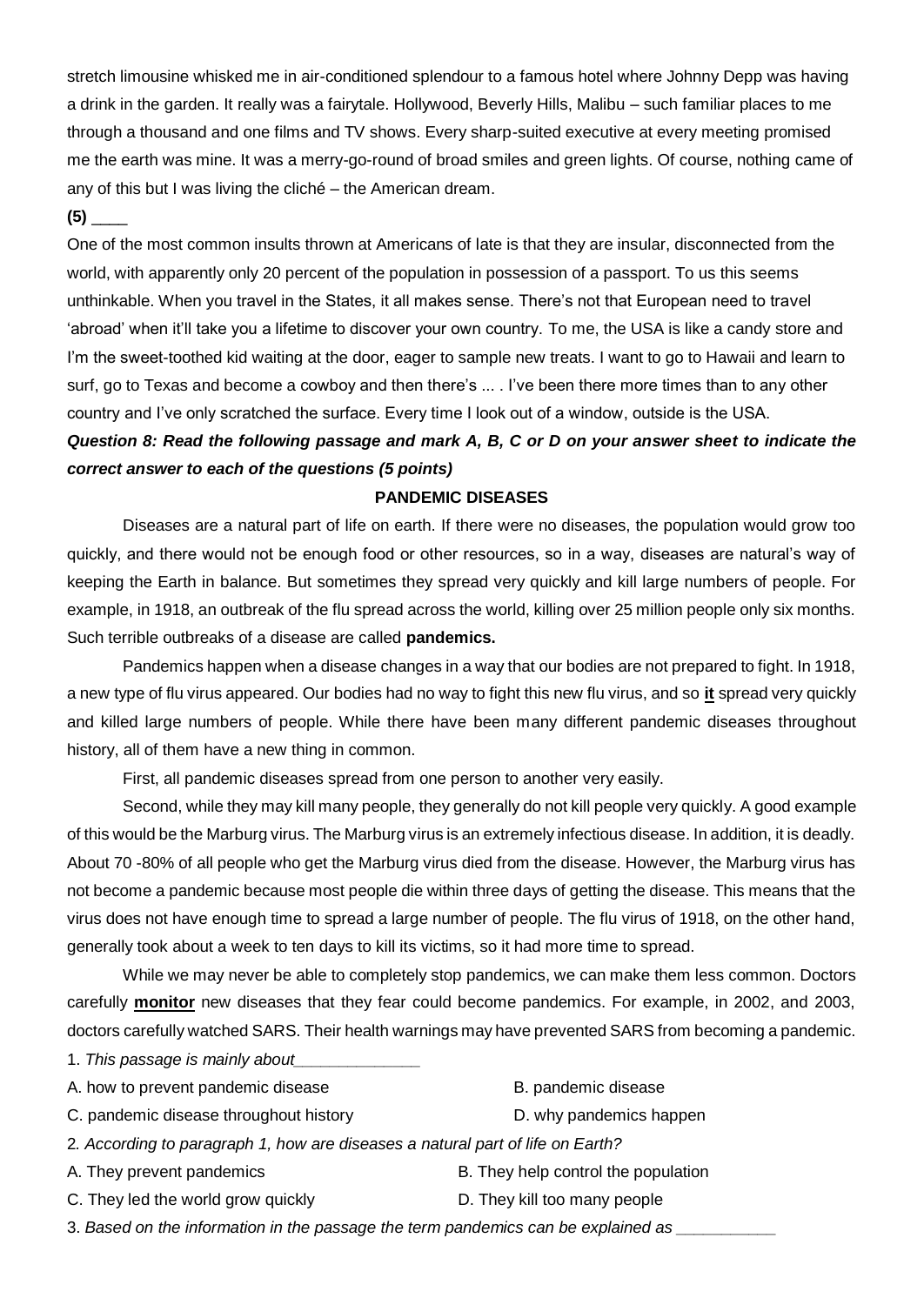| A. diseases with no cure                                                                |                                                                                                        |          | B. a deadly kind of flu        |                                                                                                           |  |  |
|-----------------------------------------------------------------------------------------|--------------------------------------------------------------------------------------------------------|----------|--------------------------------|-----------------------------------------------------------------------------------------------------------|--|--|
|                                                                                         | C. diseases that spread quickly and kill large numbers of people                                       |          |                                |                                                                                                           |  |  |
|                                                                                         | D. new disease like SARS or the Marburg virus                                                          |          |                                |                                                                                                           |  |  |
|                                                                                         | 4. According to the passage, what causes pandemics?                                                    |          |                                |                                                                                                           |  |  |
|                                                                                         |                                                                                                        |          |                                | A. Changes in a disease that body cannot fight B. Careless doctors who do not watch the spread of disease |  |  |
|                                                                                         | C. Population growth that the world cannot support D. The failure to make new medicines                |          |                                |                                                                                                           |  |  |
|                                                                                         | 5. According to the passage, all of the following are true of the 1918 flu pandemic EXCEPT that ______ |          |                                |                                                                                                           |  |  |
|                                                                                         | A. it involved a new kind of flu virus B. it killed over 25 million people                             |          |                                |                                                                                                           |  |  |
|                                                                                         | C. it was the last pandemic in history D. it took a little over a week to kill its victims             |          |                                |                                                                                                           |  |  |
|                                                                                         |                                                                                                        |          |                                |                                                                                                           |  |  |
| A. disease                                                                              | B. flu virus                                                                                           |          | C. pandemics                   | D. bodies                                                                                                 |  |  |
|                                                                                         | 7. Which of the following is mentioned as a common feature of all pandemic disease?                    |          |                                |                                                                                                           |  |  |
| A. They spread from people to people very quickly<br>B. It kill may people very quickly |                                                                                                        |          |                                |                                                                                                           |  |  |
| C. They do not kill people very quickly                                                 |                                                                                                        |          | D. They kill all the victims   |                                                                                                           |  |  |
|                                                                                         | 8. According to the paragraph 3, why hasn't Marburg virus become a pandemic?                           |          |                                |                                                                                                           |  |  |
| A. It is not a deadly disease                                                           |                                                                                                        |          |                                | B. It does not spread from person to person easily                                                        |  |  |
|                                                                                         | C. Doctors have prevented it from becoming a pandemic                                                  |          | D. It kills people too quickly |                                                                                                           |  |  |
|                                                                                         | 9. The word <b>monitor</b> in the passage is closest in meaning to ____________________                |          |                                |                                                                                                           |  |  |
| A. fight                                                                                | B. prevent                                                                                             | C. watch | D. avoid                       |                                                                                                           |  |  |
|                                                                                         |                                                                                                        |          |                                |                                                                                                           |  |  |
|                                                                                         | A. give an example of a highly dangerous disease                                                       |          |                                |                                                                                                           |  |  |
| B. suggest that SARS will never become a pandemic                                       |                                                                                                        |          |                                |                                                                                                           |  |  |
|                                                                                         | C. give an example of the successful prevention of a pandemic                                          |          |                                |                                                                                                           |  |  |
|                                                                                         |                                                                                                        |          |                                |                                                                                                           |  |  |

D. suggest that there may be a new pandemic soon

# *Question 9. Read the following passage then do the tasks that follow. (5 points)* **Australia's sporting success**

### **A**

They play hard, they play often, and they play to win. Australian sports teams win more than their fair share of titles, demolishing rivals with seeming ease. How do they do it? A big part of the secret is an extensive and expensive network of sporting academies underpinned by science and medicine. At the Australian Institute of Sport (AIS), hundreds of youngsters and pros live and train under the eyes of coaches. Another body, the Australian Sports Commission (ASC), finances programmes of excellence in a total of 96 sports for thousands of sportsmen and women. Both provide intensive coaching, training facilities and nutritional advice. **B**

Inside the academies, science takes centre stage.The AIS employs more than 100 sports scientists and doctors, and collaborates with scores of others in universities and research centres. AIS scientists work across a number of sports, applying skills learned in one - such as building muscle strength in golfers - to others, such as swimming and squash.They are backed up by technicians who design instruments to collect data from athletes.They all focus on one aim: winning.'We can't waste our time looking at ethereal scientific questions that don't help the coach work with an athlete and improve performance,' says Peter Pricker chief of science at AIS.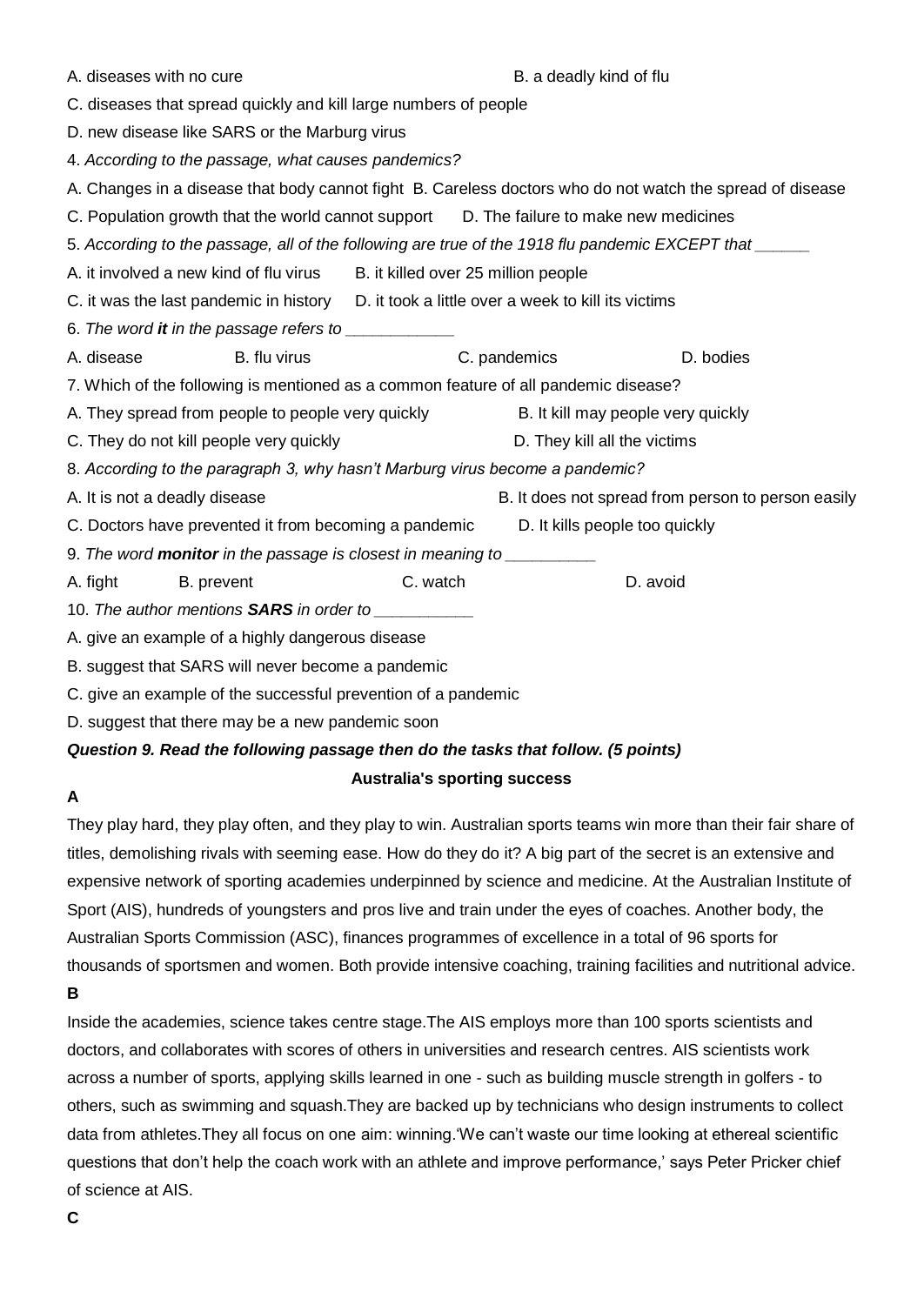A lot of their work comes down to measurement - everything from the exact angle of a swimmer's dive to the second-by-second power output of a cydist.This data is used to wring improvements out of athletes.The focus is on individuals, tweaking performances to squeeze an extra hundredth of a second here, an extra millimetre there. No gain is too slight to bother with. It's the tiny, gradual improvements that add up to world-beating results.To demonstrate how the system works, Bruce Mason at AIS shows off the prototype of a 3D analysis tool for studying swimmers. A wire-frame model of a champion swimmer slices through the water, her arms moving in slow motion. Looking side-on, Mason measures the distance between strokes. From above, he analyses how her spine swivels. When fully developed, this system will enable him to build a biomechanical profile for coaches to use to help budding swimmers. Mason's contribution to sport also includes the development of the SWAN (SWimming ANalysis) system now used in Australian national competitions. It collects images from digital cameras running at 50 frames a second and breaks down each part of a swimmer's performance into factors that can be analysed individually - stroke length, stroke frequency, average duration of each stroke, velocity, start, lap and finish times, and so on. At the end of each race, SWAN spits out data on each swimmer.

### **D**

Take a look,' says Mason, pulling out a sheet of data. He points out the data on the swimmers in second and third place, which shows that the one who finished third actually swam faster. So why did he finish 35 hundredths of a second down? 'His turn times were 44 hundredths of a second behind the other guy,' says Mason.'If he can improve on his turns, he can do much better.'This is the kind of accuracy that AIS scientists' research is bringing to a range of sports. With the Cooperative Research Centre for Micro Technology in Melbourne, they are developing unobtrusive sensors that will be embedded in an athlete's clothes or running shoes to monitor heart rate, sweating, heat production or any other factor that might have an impact on an athlete's ability to run.There's more to it than simply measuring performance. Pricker gives the example of athletes who may be down with coughs and colds II or 12 times a year. After years of experimentation, AIS and the University of Newcastle in New South Wales developed a test that measures how much of the immune-system protein immunoglobulin A is present in athletes' saliva. If lgA levels suddenly fall below a certain level, training is eased or dropped altogether. Soon, lgA levels start rising again, and the danger passes. Since the tests were introduced, AIS athletes in all sports have been remarkably successful at staying healthy.

#### **E**

Using data is a complex business. Well before a championship, sports scientists and coaches start to prepare the athlete by developing a 'competition model', based on what they expect will be the winning times.'You design the model to make that time,' says Mason.'A start of this much, each free-swimming period has to be this fast, with a certain stroke frequency and stroke length, with turns done in these times.'All the training is then geared towards making the athlete hit those targets, both overall and for each segment of the race.Techniques like these have transformed Australia into arguably the world's most successful sporting nation.

### **F**

Of course, there's nothing to stop other countries copying - and many have tried. Some years ago, the AIS unveiled coolant-lined jackets for endurance athletes. At the Atlanta Olympic Games in 1996, these sliced as much as two per cent off cyclists' and rowers' times. Now everyone uses them.The same has happened to the 'altitude tent', developed by AIS to replicate the effect of altitude training at sea level. But Australia's